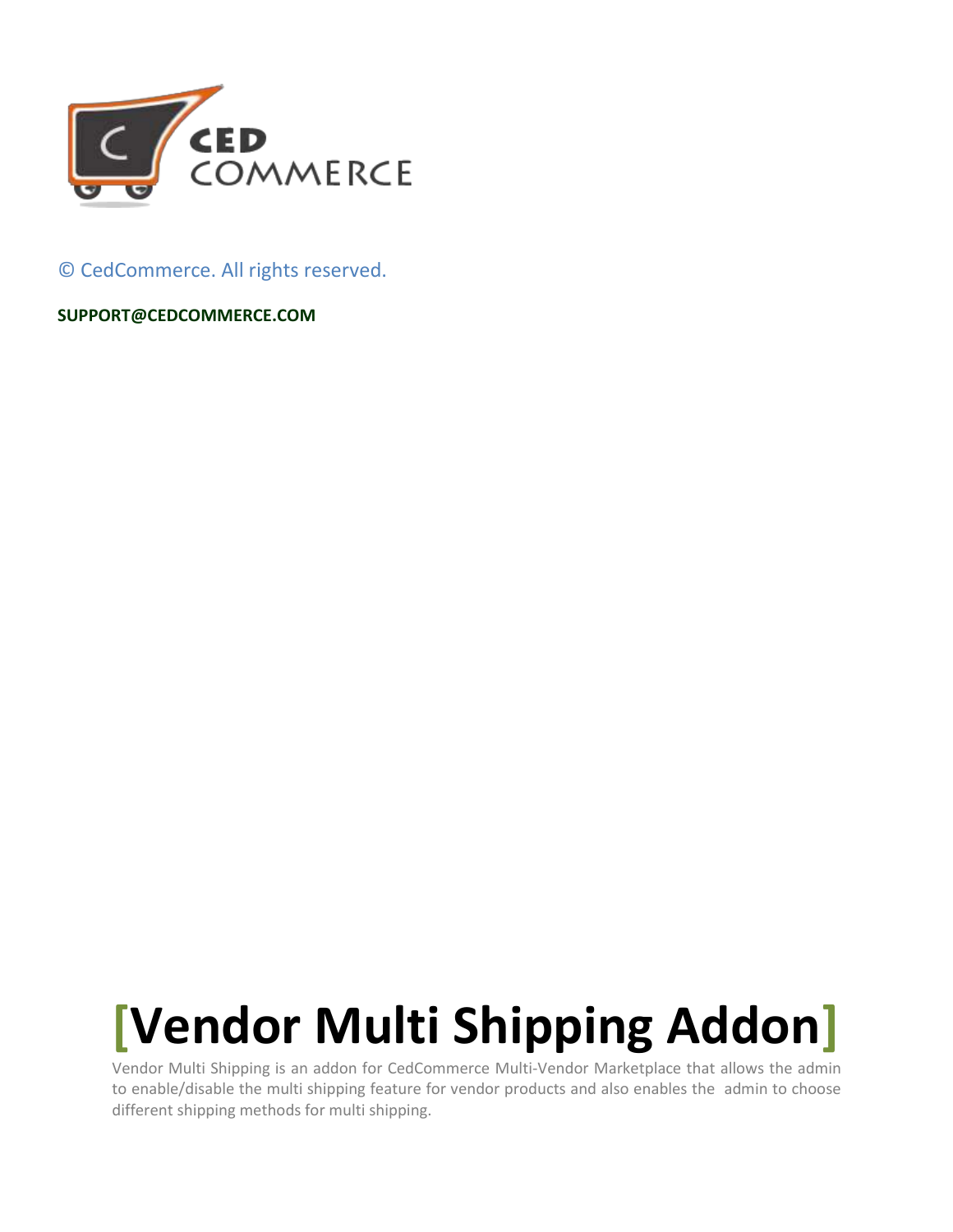

# **Vendor Multi Shipping Addon**

# **User Manual**

*Version* **– 1.0**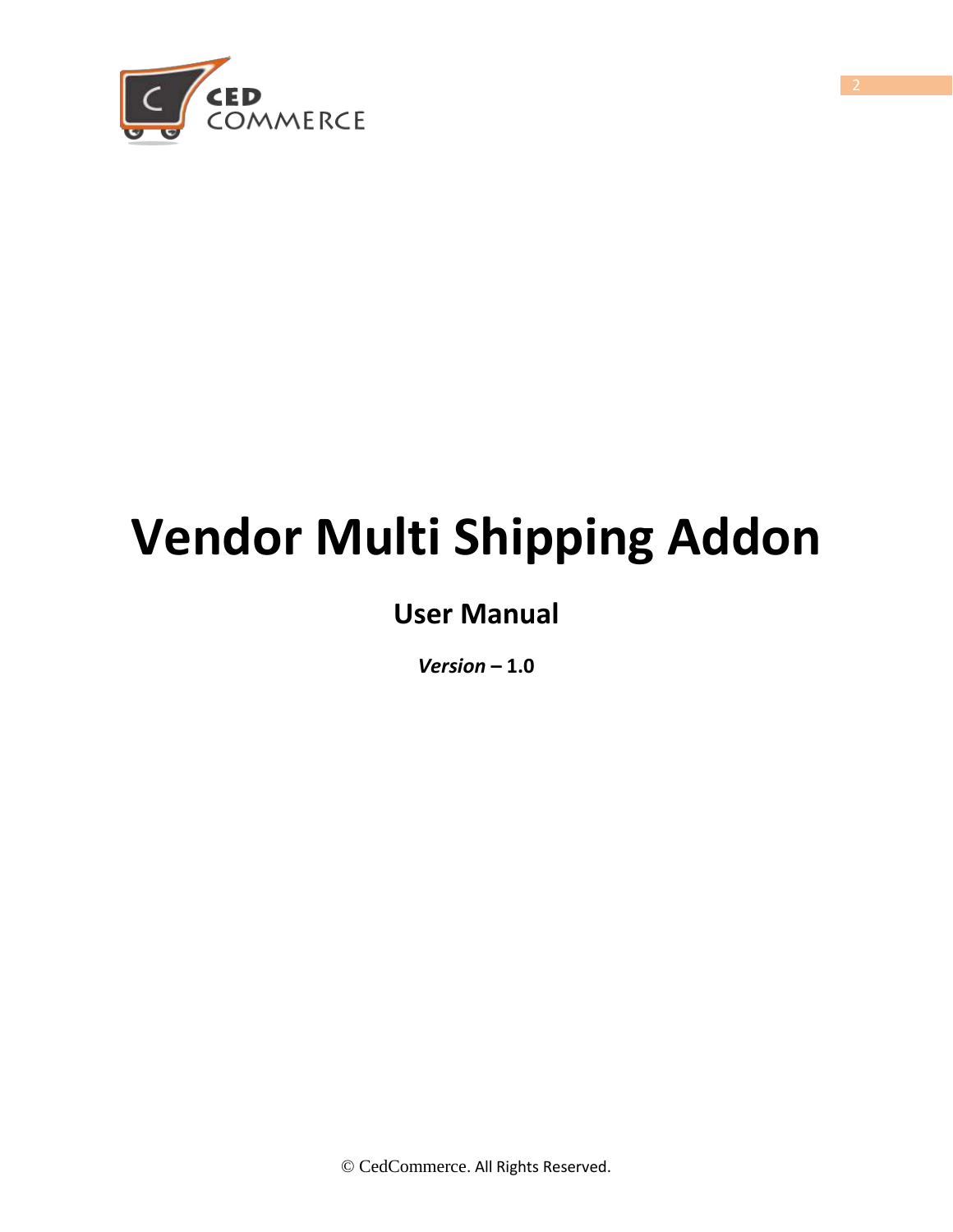

#### <span id="page-2-0"></span>**Contents**

| II.                |                                                                                   |  |
|--------------------|-----------------------------------------------------------------------------------|--|
| $\blacksquare$ i.  |                                                                                   |  |
| $\blacksquare$ ii. |                                                                                   |  |
|                    |                                                                                   |  |
|                    |                                                                                   |  |
|                    |                                                                                   |  |
| $\mathbf{i}$ .     |                                                                                   |  |
|                    |                                                                                   |  |
|                    |                                                                                   |  |
|                    |                                                                                   |  |
|                    | VIII. Shipping Rates with Split Order (when Vendor Order Addon has installed)  12 |  |
|                    |                                                                                   |  |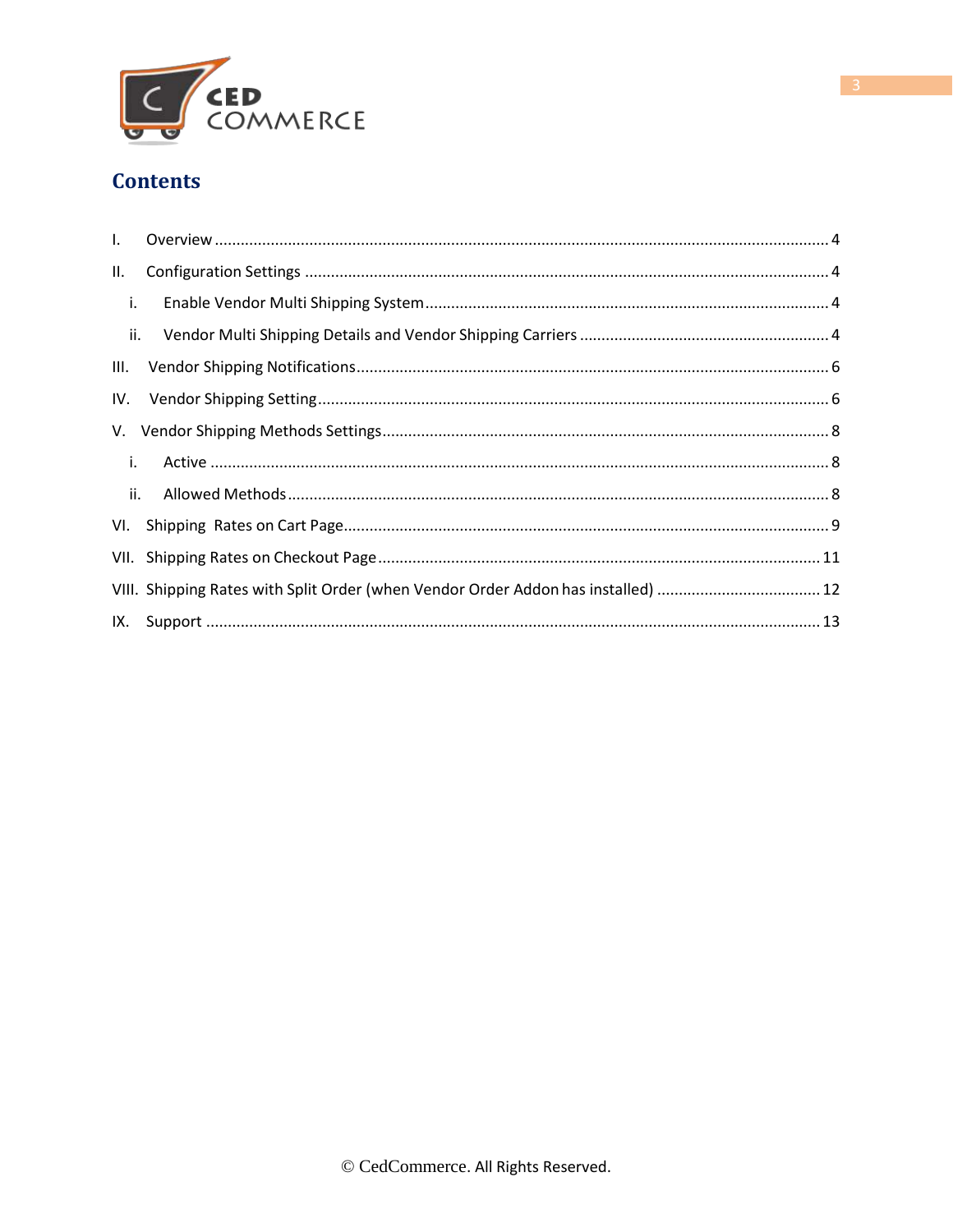

#### **Overview**

Vendor Multi Shipping is an addon for CedCommerce Multi-Vendor Marketplace. It allows the admin to enable/disable multi shipping methods for vendor's products. After vendor's products has been added to cart, customer can choose vendor wise shipping methods for each vendor according to the origin and destination address. And the shipping charge calculation will be based on the origin address of the vendor. Vendor Multi Shipping addon will help to calculate the real shipping rate.

Since this is an addon therefore, CedCommerce Multi-Vendor Marketplace has to be installed before installing Vendor Multi Shipping otherwise, the addon won't function properly.

#### <span id="page-3-0"></span>**Configuration Settings**

The system configuration settings for admin can be opened from **CsMarketplace > Vendor Configuration > General tab**.

#### <span id="page-3-1"></span>**i. Enable Vendor Multi Shipping System**

When set to Yes, Vendor Multi Shipping addon will enable which means that this addon will be shown at frontend. If set to No, this addon will be in disable mode.

| <b>General</b>                        |     |                                       |
|---------------------------------------|-----|---------------------------------------|
| Enable Vendor System                  | Yes | [WEBSITE]<br>۰                        |
| Enable Vendor MultiShipping<br>System | Yes | [WEBSITE]<br>$\overline{\phantom{a}}$ |
| Enable Vendor Group System            | No  | [WEBSITE]<br>$\overline{\phantom{a}}$ |
| Enable Vendor Attribute System        | Yes | [WEBSITE]<br>$\overline{\phantom{a}}$ |
| Enable Advance Product System         | Yes | [WEBSITE]<br>۰                        |

#### <span id="page-3-2"></span>**ii. Vendor Multi Shipping Details and Vendor ShippingCarriers**

We can find this setting from **CsMarketplace > Vendor Configuration > Vendor Multi Shipping**. From here the admin can allow and restrict the shipping carrier for multi shipping. Here we have a list of all shipping carriers for multi shipping. If we set "Yes" for any shipping carrier then only this shipping method will be allowed for multi shipping.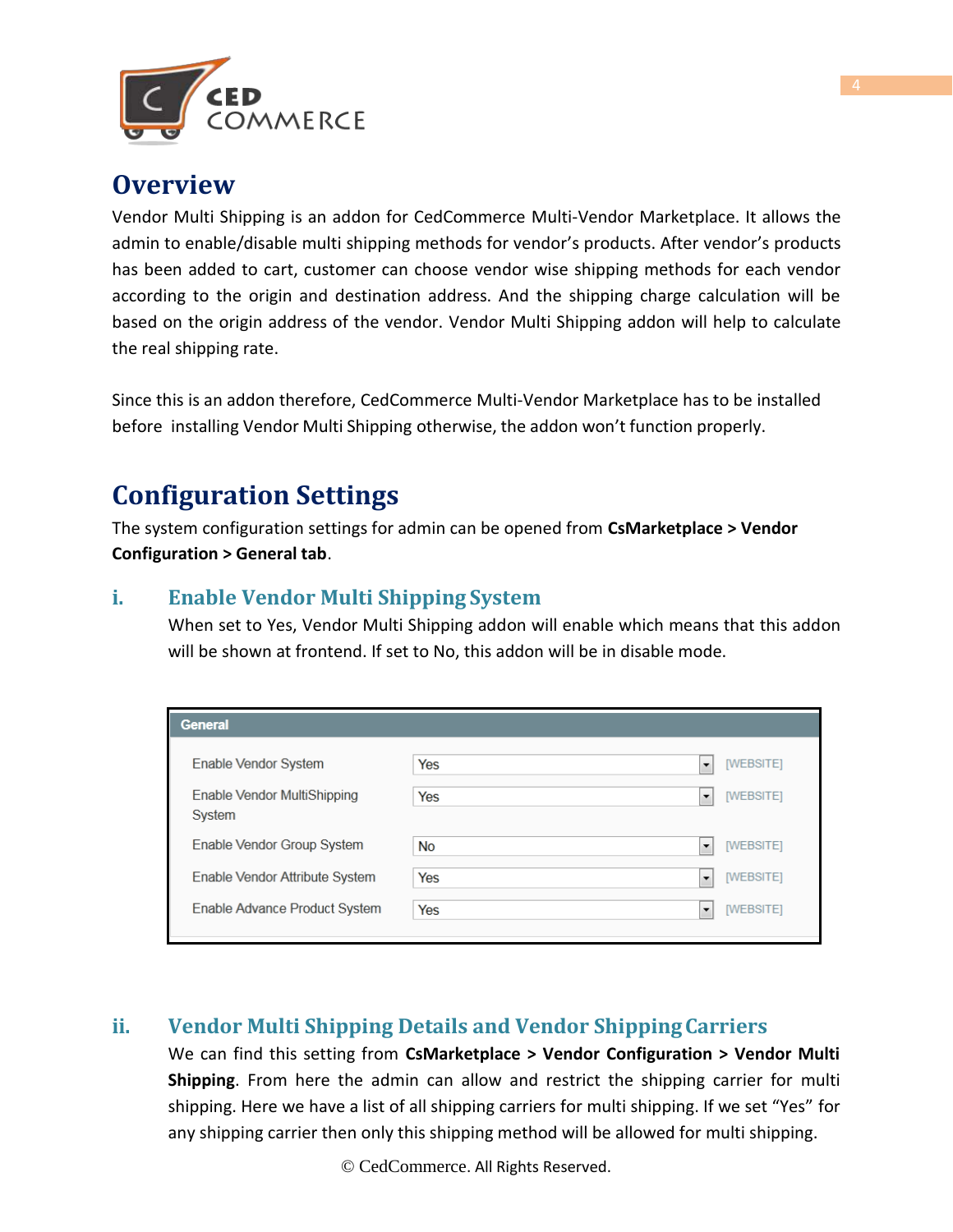

Otherwise carrier will not be allowed for multi shipping. For example after installing UPS a new setting with shipping methods will appear in Vendor configuration.

Admin can also enter Carrier and Method title which will be shown to customers for an order with multiple vendors' products i.e. when Multi Shipping is actually used.

**NOTE:** This setting can be done vendor group wise to allow different shipping methods to different vendor groups. (When Vendor Group Addon is installed)

| <b>Carrier Title</b>                                            | Marketplace Rates                    | [WEBSITE] |
|-----------------------------------------------------------------|--------------------------------------|-----------|
|                                                                 | - Vendor MultiShipping Carrier Title |           |
| Method Title                                                    | Multi Shipping                       | [WEBSITE] |
|                                                                 | - Vendor MultiShipping Method Title  |           |
|                                                                 |                                      |           |
| <b>Vendor Shipping Carriers</b><br>Enable United Parcel Service | $\bullet$<br>Yes                     | [WEBSITE] |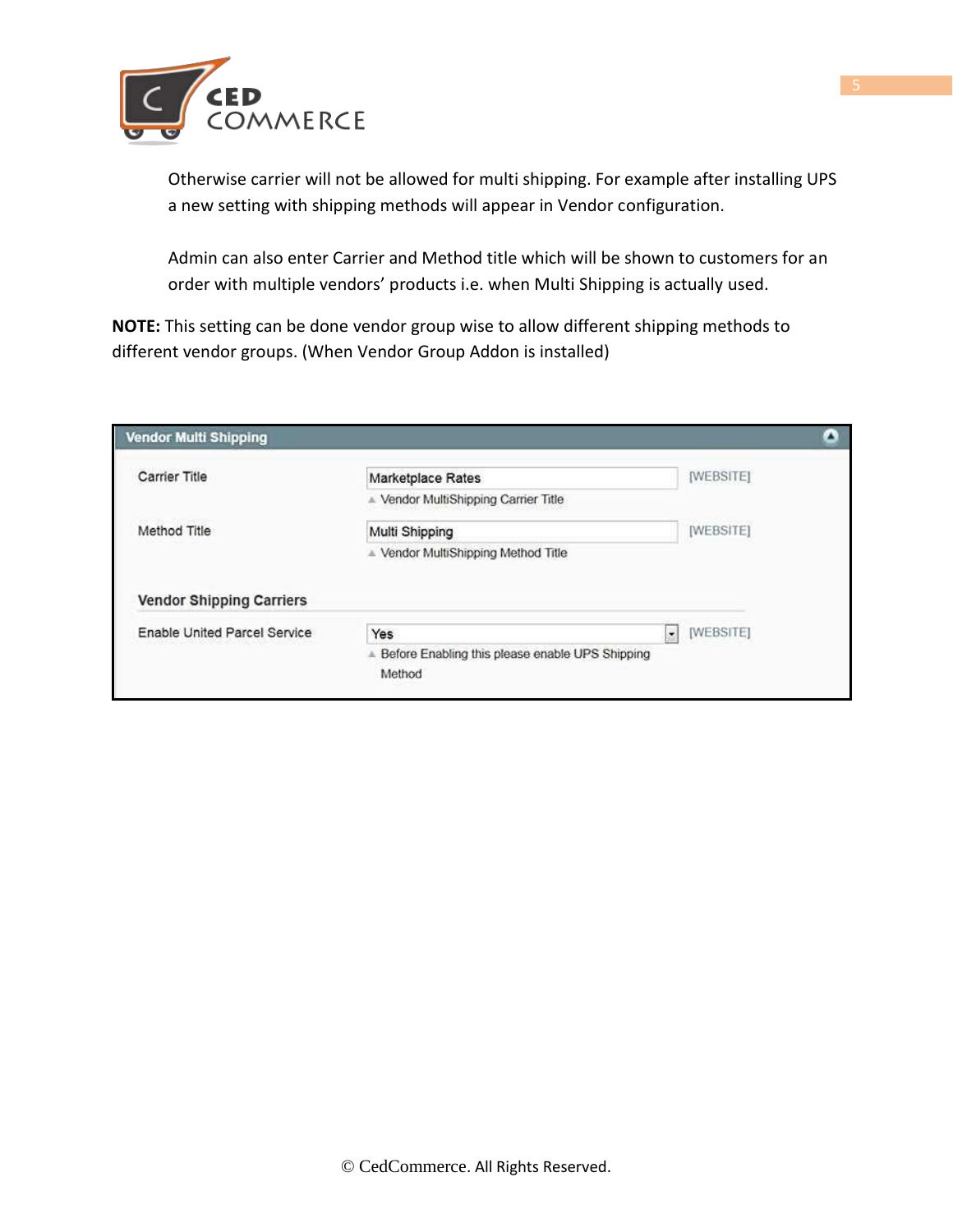

## **Vendor Shipping Notifications**

If vendor has not set any shipping method, in that case, a notification in the Vendor Notification Area will be shown as "Setup Shipping Methods Details". If a vendor has not set Shipping Origin Address Details in that case a notification will be shown as "Complete Shipping origin Setting".



## **Vendor Shipping Setting**

To view the vendor panel of the shipping setting you should be logged in as a vendor. Then go to the left navigation menu and open the **Setting > Shipping Setting** tab. Here you can set the origin address of the vendor. Vendor wise shipping will only be visible to the customer when the vendor has set his shipping origin address. If the vendor has not set the origin address then customer will see the admin shipping rate and carrier for that vendor. Here the vendor has to set the country, state, city and the zip code of the vendor shipping origin address.

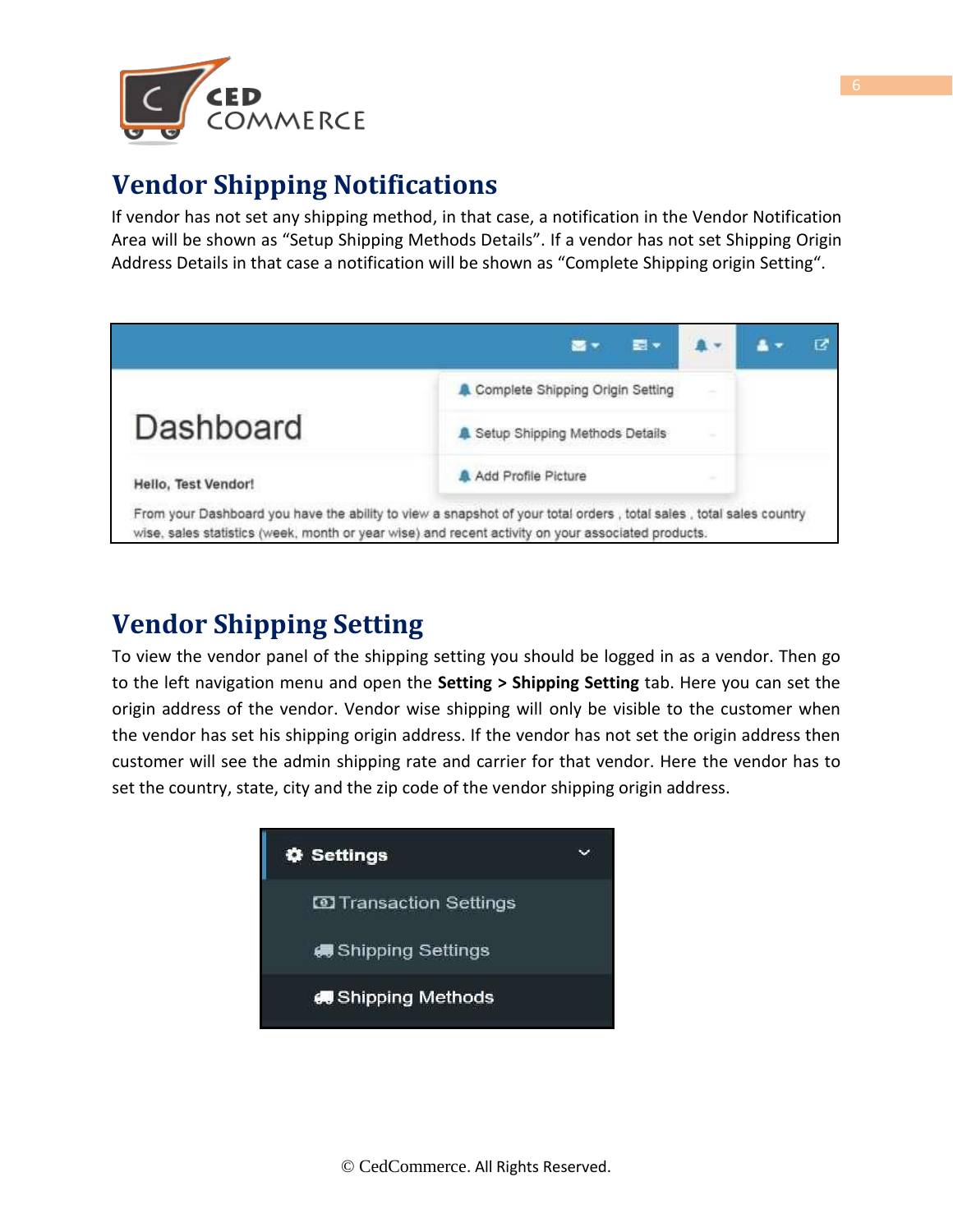

**NOTE:** All the fields in Shipping Settings Origin Address are required otherwise Shipping rates of Vendor will not be used instead Admin Shipping Rates will be used for respective Vendor Products.

| <b>SHIPPING SETTINGS</b>      | CANCEL<br>SAVE    |
|-------------------------------|-------------------|
| <b>ORIGIN ADDRESS DETAILS</b> |                   |
| Country *                     |                   |
| <b>United States</b>          | ۰                 |
| State/Province *              |                   |
| California                    | ۰                 |
| City *                        |                   |
| richmond                      |                   |
| Zip/Postal Code *             |                   |
| 94801                         |                   |
| « Back                        | * Required Fields |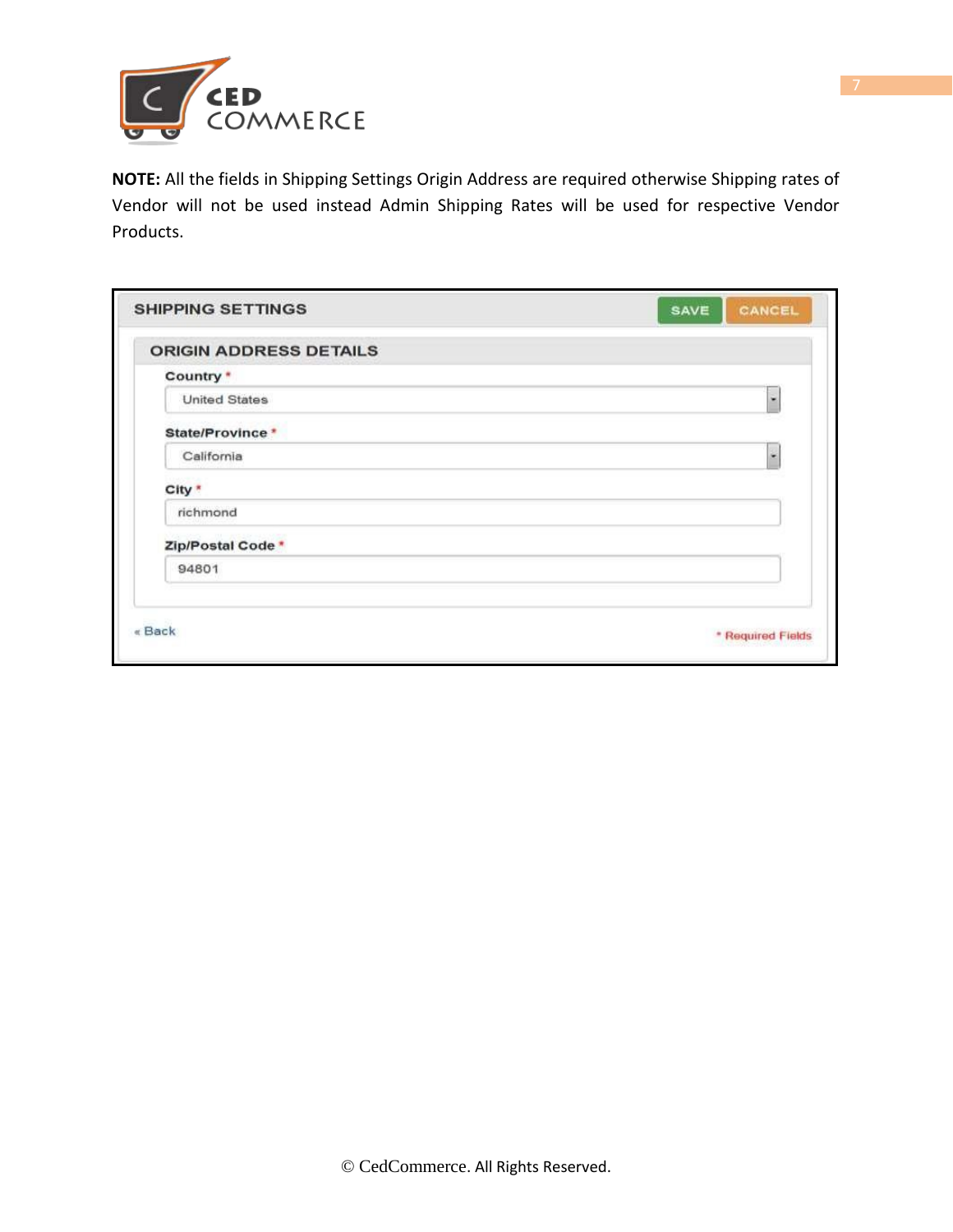

## **Vendor Shipping Methods Settings**

To view the vendor panel of the shipping setting you should be logged in as a vendor. Then go to the left navigation and open the **Setting > Shipping Methods** tab. Here you will see all the allowed shipping carriers for multi shipping. Vendor can enable or disable the shipping carrier as well as can allow different shipping rate of any shipping carrier for his products.

- **i. Active-** If set to "Yes" then only this shipping carrier will be shown to the customer on checkout page.
- **ii. Allowed Methods-** From here the vendor can restrict or allow the shipping rate of any shipping carrier. Only allowed rate of the carrier will be shown for vendor's products on checkout and cart page.

| <b>SHIPPING METHODS</b>                                                                                                                                                                                                                       | <b>SAVE</b><br><b>CANCEL</b> |
|-----------------------------------------------------------------------------------------------------------------------------------------------------------------------------------------------------------------------------------------------|------------------------------|
| <b>UPS</b>                                                                                                                                                                                                                                    |                              |
| Active *                                                                                                                                                                                                                                      |                              |
| Yes                                                                                                                                                                                                                                           | ٠                            |
| Allowed Methods *                                                                                                                                                                                                                             |                              |
| Next Day Air Early AM<br>Next Day Air Early AM Letter<br>Next Day Air<br>Next Day Air Letter<br>Next Day Air Intra (Puerto Rico)<br>Next Day Air Saver<br>Next Day Air Saver Letter<br>2nd Day Air AM<br>2nd Day Air AM Letter<br>2nd Day Air | ۸<br>目                       |
| « Back                                                                                                                                                                                                                                        | * Required Fields            |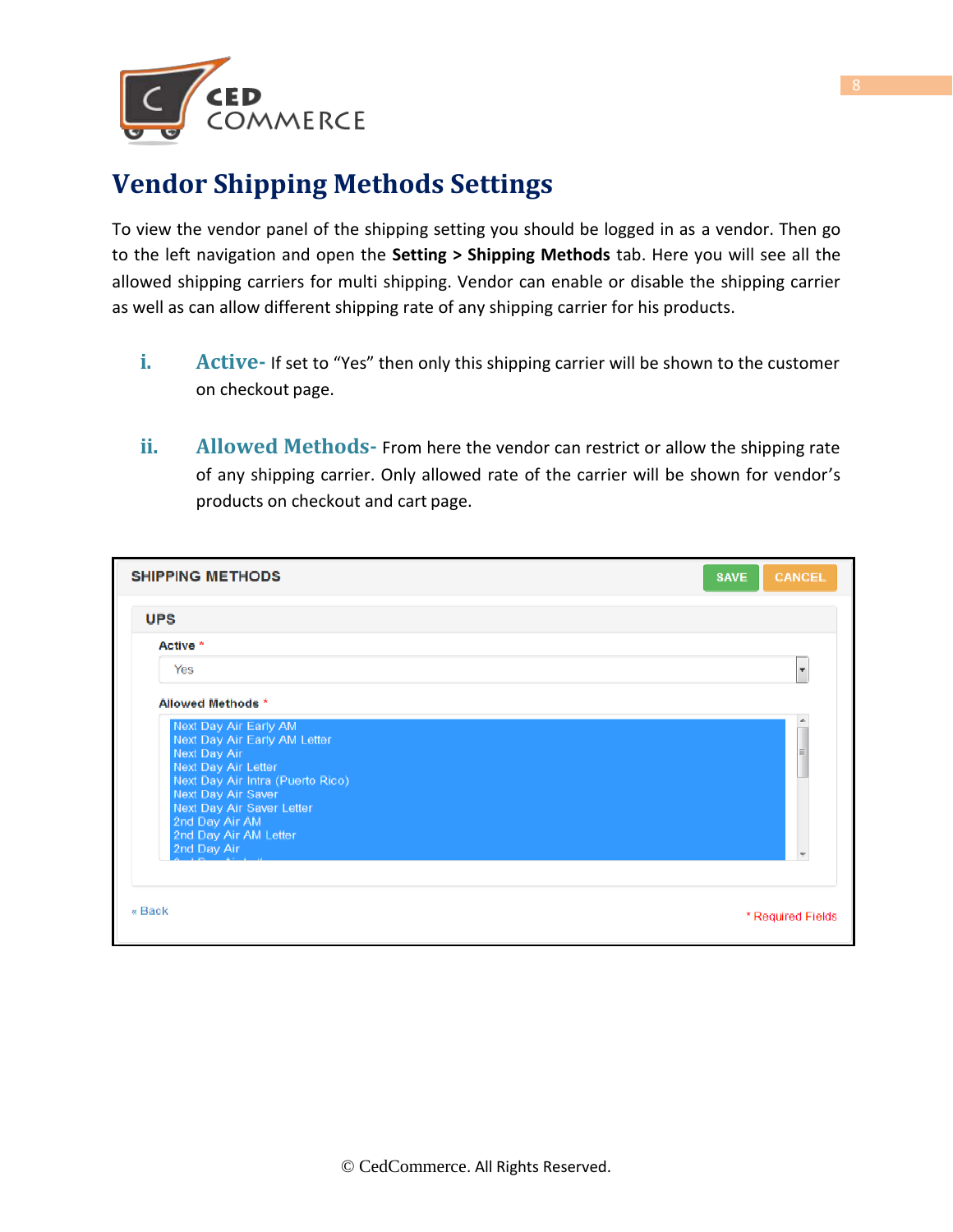

## **Shipping Rates on Cart Page**

When multi shipping is enabled and a customer has added a product of the admin and products of two vendors. If the customer clicks on the "Get Quote" button, he will see three options to select the shipping methods. If any vendor has not set multi shipping then its rate will be calculated according to the admin setting. So it will help to get the shipping rate realistic as rate calculation will be based on the real origin address.

| Based on your selection, you may be      | <b>E</b> DISCOUNT CODES                            |                          | Subtotal                   | \$168.00 |
|------------------------------------------|----------------------------------------------------|--------------------------|----------------------------|----------|
| interested in the following items:       | Enter your coupon code if you have one.            |                          | <b>Grand Total</b>         | \$168.00 |
| AAAAQ                                    |                                                    |                          |                            |          |
| \$8.74<br>Add-to-Cert                    | Apply Coupon                                       |                          | <b>Proceed to Checkout</b> |          |
| <b>Add to Wishlist</b><br>Add to Compare | <b>ED ESTIMATE SHIPPING AND TAX</b>                |                          |                            |          |
|                                          | Enter your destination to get a shipping estimate. |                          |                            |          |
|                                          | Country "                                          |                          |                            |          |
|                                          | <b>United States</b>                               | $\overline{\phantom{a}}$ |                            |          |
|                                          | State/Province                                     |                          |                            |          |
|                                          | New York                                           | ×                        |                            |          |
|                                          | Zip/Postal Code *                                  |                          |                            |          |
|                                          | 10001                                              |                          |                            |          |
|                                          | Get a Quote                                        |                          |                            |          |
|                                          | <b>UCB Shop</b>                                    |                          |                            |          |
|                                          | C UPS Worldwide Expedited \$48.20                  |                          |                            |          |
|                                          | C UPS Saver \$66.62                                |                          |                            |          |
|                                          | UPS Express \$58.90                                |                          |                            |          |
|                                          | UPS Worldwide Express Plus \$95.76<br>e.           |                          |                            |          |
|                                          | Reebok Shop                                        |                          |                            |          |
|                                          | C UPS Worldwide Expedited \$474.17                 |                          |                            |          |
|                                          | C UPS Saver \$610.03                               |                          |                            |          |
|                                          | © UPS Express \$648.81                             |                          |                            |          |
|                                          | C UPS Worldwide Express Plus \$720.62              |                          |                            |          |
|                                          | <b>Update Total</b>                                |                          |                            |          |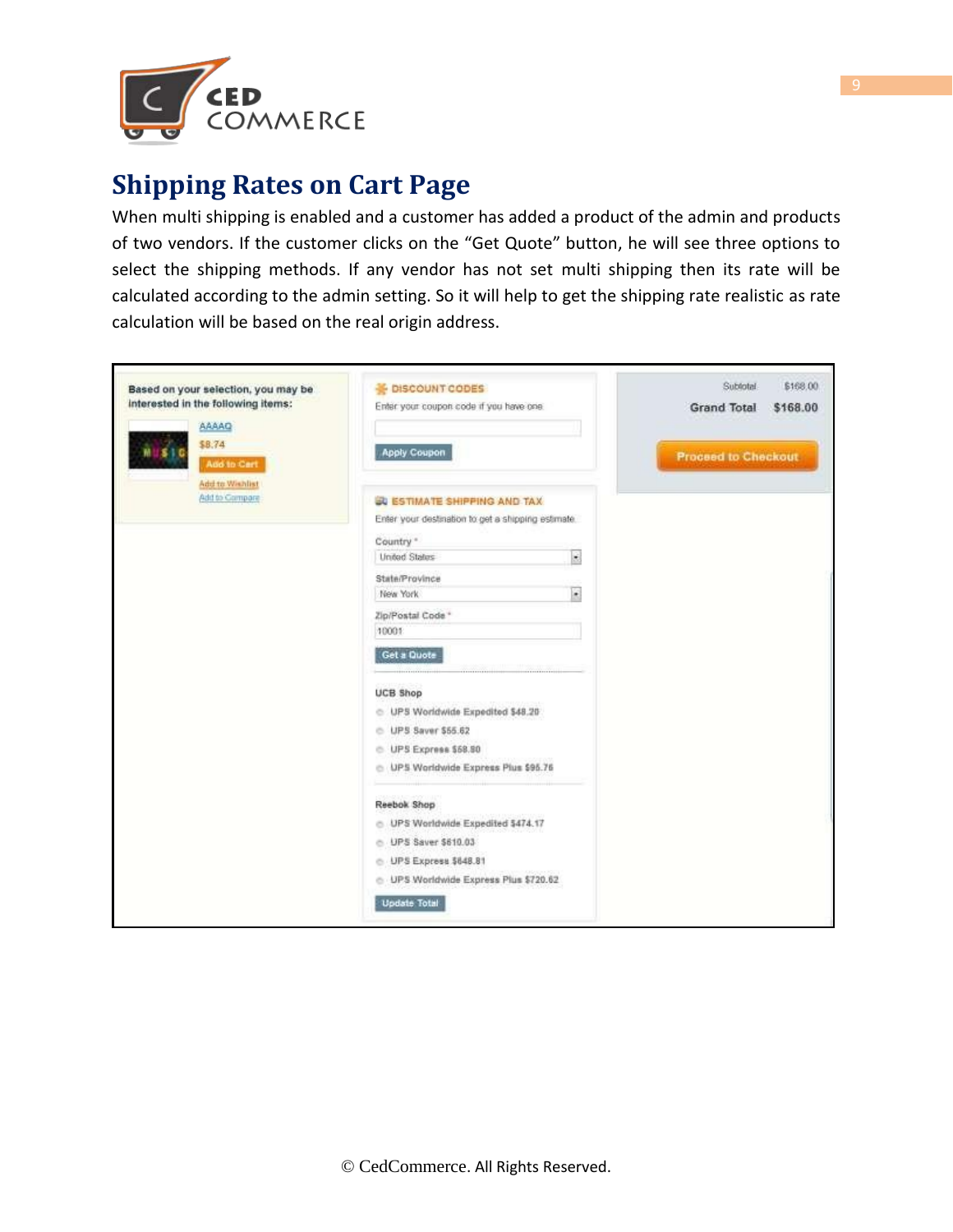

#### **Main Website**  $e$  Fixed \$5.00 n Free \$0.00 e UPS Ground \$13,54

- e UPS Three-Day Select \$25.48
- e UPS Second Day Air \$30.43
- e UPS Next Day Air \$71.44
- o UPS Next Day Air Early A.M. \$102.86

#### **UCB Shop**

- e UPS Worldwide Expedited \$48.20
- e UPS Saver \$55.62
- o UPS Express \$58.80
- e UPS Worldwide Express Plus \$95.76

#### **Reebok Shop**

- o UPS Worldwide Expedited \$474.17
- 6 UPS Saver \$610.03
- e UPS Express \$648.81
- UPS Worldwide Express Plus \$720.62

#### Update Total

#### **Cart Page after Update Totals**

| Based on your selection, you may be | <b>E-DISCOUNT CODES</b>                                         | Subtotal                                                                  | \$168.00 |
|-------------------------------------|-----------------------------------------------------------------|---------------------------------------------------------------------------|----------|
| interested in the following items:  | Enter your coupon code if you have one.                         | Main Website (Fixed)                                                      | \$5.00   |
| AAAAQ                               |                                                                 | UCB Shop (UPS Three-Day<br>Selecti                                        | \$14.78  |
| \$8.74<br>Add to Cart               | <b>Apply Coupon</b>                                             | Reebok Shop (UPS Second Day<br>Airy                                       | \$26.61  |
| Add to Wishlist<br>Add to Compare   | <b>ED ESTIMATE SHIPPING AND TAX</b>                             | $\Box$<br>Shipping & Handling<br>(Marketplace Rates - Multi-<br>Shipping) | \$46.39  |
|                                     | Enter your destination to get a shipping estimate.<br>Country * | <b>Grand Total</b>                                                        | \$214.39 |
|                                     | ы<br><b>United States</b>                                       |                                                                           |          |
|                                     | State/Province                                                  | PUT IT ON LAY-BUY<br>cowared by PayPal                                    |          |
|                                     | $\overline{\mathbf{r}}$<br>New York                             | $-OR-$                                                                    |          |
|                                     | Zip/Postal Code *                                               | <b>Proceed to Checkout</b>                                                |          |
|                                     | 10001                                                           |                                                                           |          |
|                                     | Get a Quote                                                     |                                                                           |          |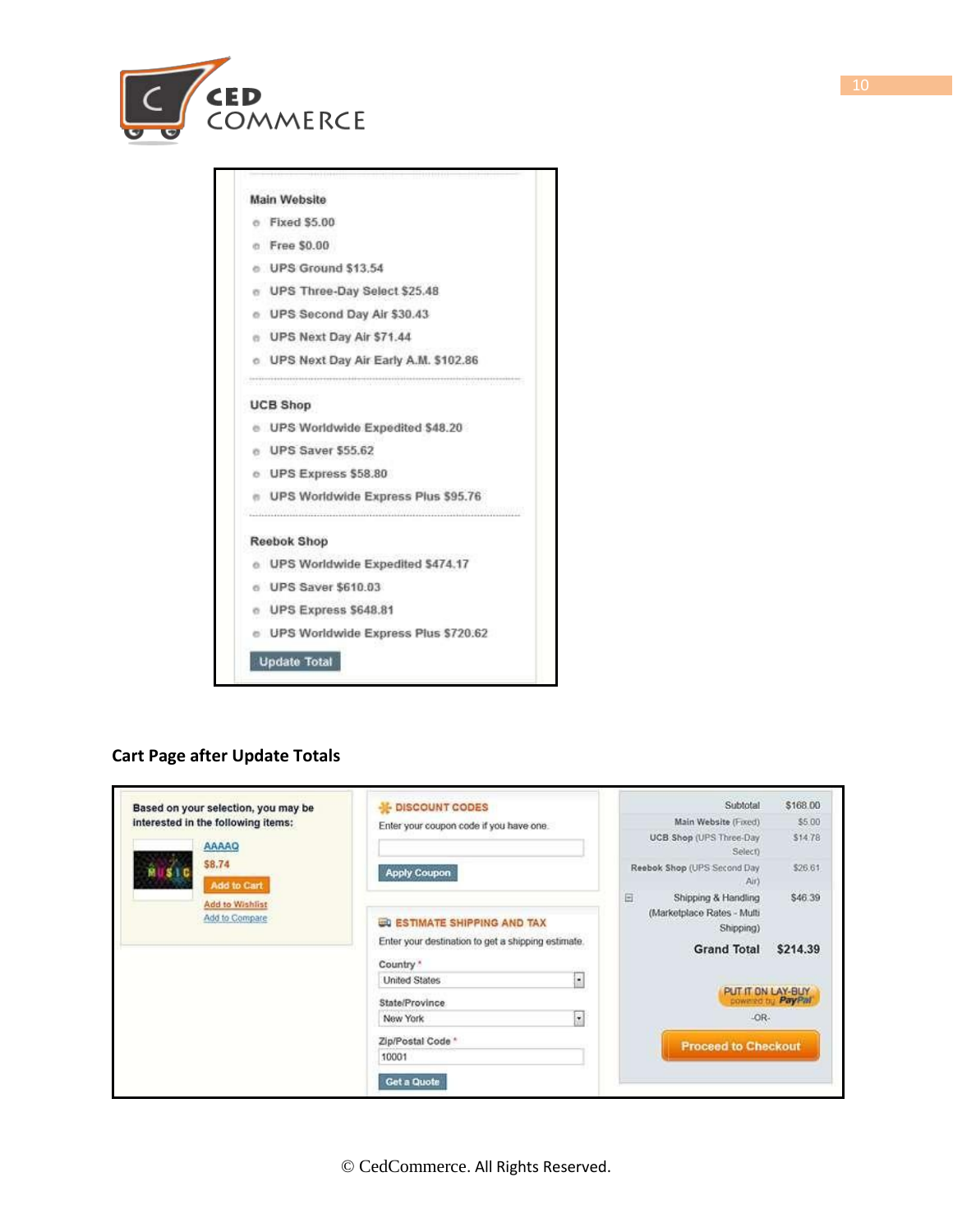

## **Shipping Rates on Checkout Page**

On the checkout page after saving the shipping address we will see a section for shipping methods. Here the customer will see vendor wise shipping methods. If in the cart we have one admin item and items of two vendors at the same time, the customer will have to select three shipping methods. If any vendor does not have multi shipping or have not set the origin address then its shipping will be combined with the admin.

| Checkout                                  | YOUR CHECKOUT PROGRESS                |
|-------------------------------------------|---------------------------------------|
|                                           | Billing Address   Change              |
| 1 Billing Information                     | Andrew Smith                          |
| 2 Shipping Information                    | Street 1<br>New york, New York, 10001 |
| Shipping Method                           | United States<br>T: 7687465645        |
| <b>Main Website</b>                       | <b>Shipping Address  </b><br>Change   |
| <b>Fixed \$5.00</b><br>e                  |                                       |
| Free \$0.00<br>O                          | Andrew Smith<br>Street 1              |
| UPS Ground \$13.54<br>ø                   | New york, New York, 10001             |
| UPS Three-Day Select \$25.48<br>Ð         | United States<br>T: 7687465645        |
| UPS Second Day Air \$30.43<br>O           |                                       |
| UPS Next Day Air \$71.44<br>O             | Shipping Method                       |
| UPS Next Day Air Early A.M. \$102.86<br>Ō | Payment Method                        |
| <b>UCB Shop</b>                           |                                       |
| UPS Ground \$11.69<br>ø                   |                                       |
| UPS Three-Day Select \$14.78<br>O         |                                       |
| UPS Second Day Air \$20.69<br>e           |                                       |
| UPS Next Day Air \$32.37<br>O             |                                       |
| UPS Next Day Air Early A.M. \$63.79<br>O  |                                       |
| <b>Reebok Shop</b>                        |                                       |
| UPS Ground \$16.05<br>Ð                   |                                       |
| UPS Three-Day Select \$21.83<br>O         |                                       |
| UPS Second Day Air \$26.61<br>Đ           |                                       |
| UPS Next Day Air \$45.83<br>0             |                                       |
| UPS Next Day Air Early A.M. \$77.25<br>Ö  |                                       |
| <b>1</b> Back                             | Continue                              |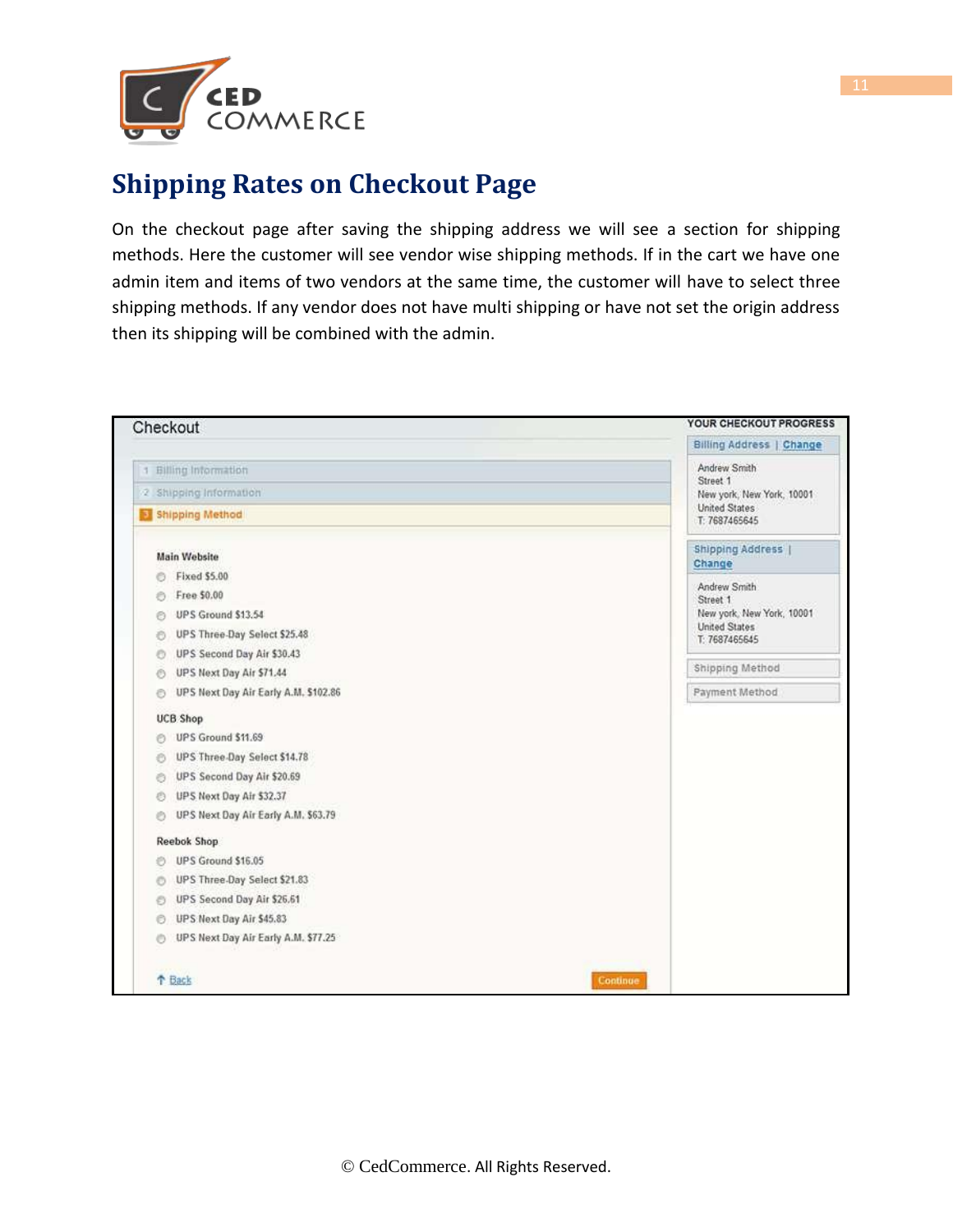

| Checkout                                                   |                                                         |                    |                   | YOUR CHECKOUT PROGRESS                                      |
|------------------------------------------------------------|---------------------------------------------------------|--------------------|-------------------|-------------------------------------------------------------|
|                                                            |                                                         |                    |                   | Billing Address   Change                                    |
| 1 Billing Information                                      |                                                         |                    |                   | Andrew Smith                                                |
| 2 Shipping Information                                     |                                                         |                    |                   | Street 1<br>New york, New York, 10001                       |
| 3 Shipping Method                                          |                                                         |                    |                   | <b>United States</b><br>T: 7687465645                       |
| 4 Payment Information                                      |                                                         |                    |                   |                                                             |
| <b>S</b> Order Review                                      |                                                         |                    |                   | Shipping Address  <br>Change                                |
| <b>Product Name</b>                                        | Price                                                   | Qty                | Subtotal          | Andrew Smith                                                |
| test3                                                      | \$32.00                                                 | 1                  | \$32.00           | Street 1                                                    |
| Vendor<br><b>UCB Shop</b>                                  |                                                         |                    |                   | New york, New York, 10001<br>United States<br>T: 7687465645 |
| <b>Test product</b>                                        | \$16.00                                                 | $\mathbf{I}$       | \$16.00           | Shipping Method   Change                                    |
| Vendor                                                     |                                                         |                    |                   |                                                             |
| Reebok Shop                                                |                                                         |                    |                   | Marketplace Rates - Multi<br>Shipping \$46.39               |
| <b>Test Product</b>                                        | \$120.00                                                | 1                  | \$120.00          |                                                             |
|                                                            |                                                         | Subtotal           | \$168.00          | Payment Method   Change                                     |
|                                                            | Main Website (Fixed)<br>UCB Shop (UPS Three-Day Select) |                    | \$5.00<br>\$14.78 | Check / Money order                                         |
|                                                            | Reebok Shop (UPS Second Day Air)                        |                    | \$26.61           |                                                             |
| E Shipping & Handling (Marketplace Rates - Multi Shipping) |                                                         |                    | \$46.39           |                                                             |
|                                                            | <b>Grand Total</b>                                      |                    | \$214.39          |                                                             |
|                                                            |                                                         |                    |                   |                                                             |
| Forgot an item? Edit Your Cart                             |                                                         | <b>Place Order</b> |                   |                                                             |
|                                                            |                                                         |                    |                   |                                                             |

# <span id="page-11-0"></span>**Shipping Rate with Split Order (when Vendor Order Addon has been installed)**

This module is compatible with Vendor Order Addon. So if Split Orders feature is enabled in Vendor Order Addon then during checkout with split order we will see vendor wise shipping method. So we have to select shipping methods vendor wise.